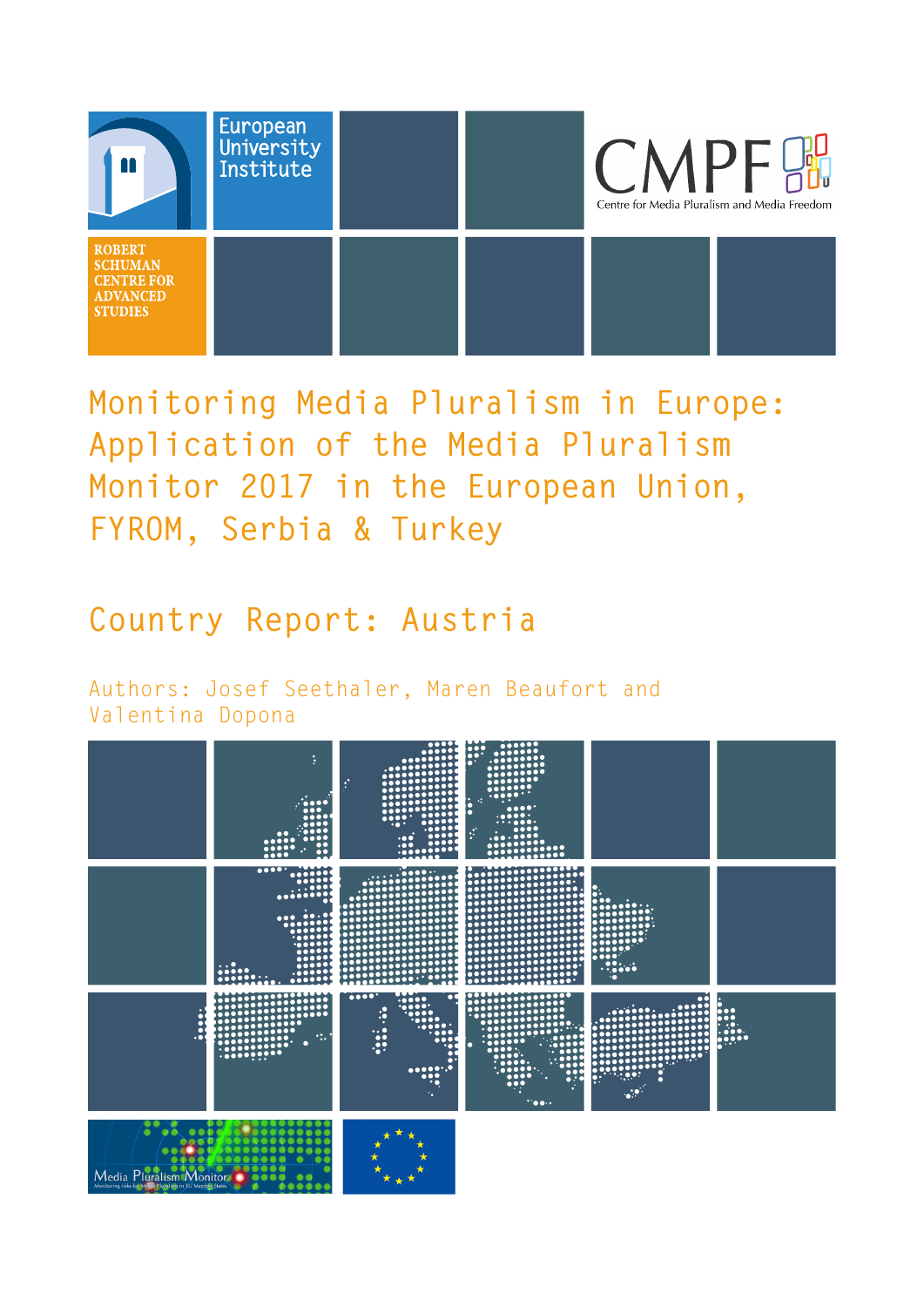### **TABLE OF CONTENT**

| 1. | About the Project<br>1                                                               |                                      |   |   |
|----|--------------------------------------------------------------------------------------|--------------------------------------|---|---|
| 2. | Introduction<br>2                                                                    |                                      |   |   |
| 3. | Results from the data collection:<br>assessment of the risks to media pluralism<br>3 |                                      |   |   |
|    | 3.1.                                                                                 | Basic Protection (29% - low risk)    | 4 |   |
|    | 3.2.                                                                                 | Market Plurality (43% - medium risk) | 6 |   |
|    | Political Independence (46% - medium risk)<br>3.3.                                   |                                      |   | 7 |
|    | Social Inclusiveness (46% - medium risk)<br>3.4.                                     |                                      |   | 9 |
| 4. | Conclusions                                                                          | 11                                   |   |   |
|    | Annexe 1. Country Team                                                               | 12                                   |   |   |
|    | Annexe 2. Group of Experts                                                           |                                      |   |   |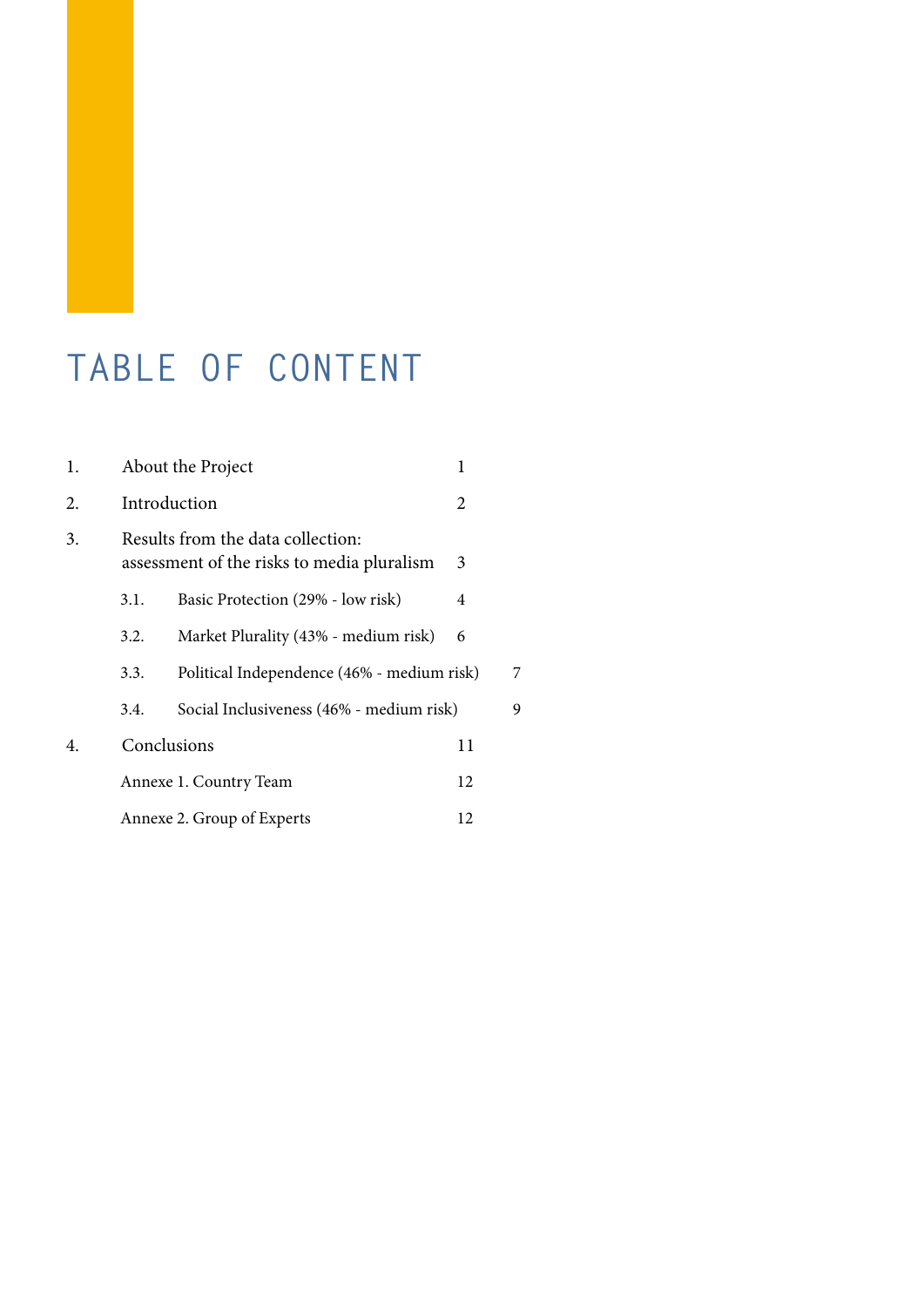# **1. ABOUT THE PROJECT**

#### **1.1 OVERVIEW OF THE PROJECT**

The Media Pluralism Monitor (MPM) is a research tool that was designed to identify potential risks to media pluralism in the Member States of the European Union. This narrative report has been produced within the framework of the second EU-wide implementation of the MPM, carried out in 2017. The implementation was conducted in 28 EU Member States, Serbia, Former Yugoslav Republic of Macedonia (FYRoM) and Turkey with the support of a grant awarded by the European Union to the Centre for Media Pluralism and Media Freedom (CMPF) at the European University Institute.

#### **1.2 METHODOLOGICAL NOTE**

The CMPF cooperated with experienced, independent national researchers to carry out the data collection and to author the narrative reports, except in the cases of Malta and Italy where data collection was carried out centrally by the CMPF team. The research is based on a standardised questionnaire and apposite guidelines that were developed by the CMPF. The data collection was carried out between June and October 2017.

In Austria, the CMPF partnered with Josef Seethaler, Maren Beaufort and Valentina Dopona (Austrian Academy of Sciences, Institute for Comparative Media and Communication Studies), who conducted the data collection and annotated the variables in the questionnaire and interviewed relevant experts. The scores assessing the risks for media pluralism were provided by the CMPF and calculated according to the algorithm developed by the Centre itself. The national report was reviewed by CMPF staff. Moreover, to ensure accurate and reliable findings, a group of national experts in each country reviewed the answers to particularly evaluative questions (see Annexe II for the list of experts).

Risks to media pluralism are examined in four main thematic areas, which are considered to capture the main areas of risk for media pluralism and media freedom: Basic Protection, Market Plurality, Political Independence and Social Inclusiveness. The results are based on the assessment of a number of indicators for each thematic area (see Figure 1 below).

| <b>Basic Protection</b>                                               | Market Plurality                                                         | Political<br>Independence                                    | Social Inclusiveness                                                          |
|-----------------------------------------------------------------------|--------------------------------------------------------------------------|--------------------------------------------------------------|-------------------------------------------------------------------------------|
| Protection of freedom of<br>expression                                | Transparency of media<br>ownership                                       | Political control over media<br>outlets                      | Access to media for<br>minorities                                             |
| Protection of right to<br>information                                 | Media ownership<br>concentration (horizontal)                            | Editorial autonomy                                           | Access to media for local/<br>regional communities and for<br>community media |
| Journalistic profession,<br>standards and protection                  | Cross-media concentration<br>of ownership and<br>competition enforcement | Media and democratic electoral<br>process                    | Access to media for people<br>with disabilities                               |
| Independence and<br>effectiveness of the media<br>authority           | Commercial & owner<br>influence over editorial<br>content                | State regulation of resources<br>and support to media sector | Access to media for women                                                     |
| Universal reach of<br>traditional media and<br>access to the Internet | Media viability                                                          | Independence of PSM<br>governance and funding                | Media literacy                                                                |

The results for each domain and indicator are presented on a scale from 0 to 100%. Scores between 0 and 33% are considered low risk, 34 to 66% are medium risk, while those between 67 and 100% are high risk. On the level of indicators, scores of 0 were rated 3% and scores of 100 were rated 97% by default, to avoid an assessment of total absence or certainty of risk. For more information on MPM methodology, see the CMPF report "Monitoring Media Pluralism in Europe: Application of the Media Pluralism Monitor 2016 in EU-28, Montenegro and Turkey", [http://](http://cadmus.eui.eu//handle/1814/46786) [cadmus.eui.eu//handle/1814/46786](http://cadmus.eui.eu//handle/1814/46786)

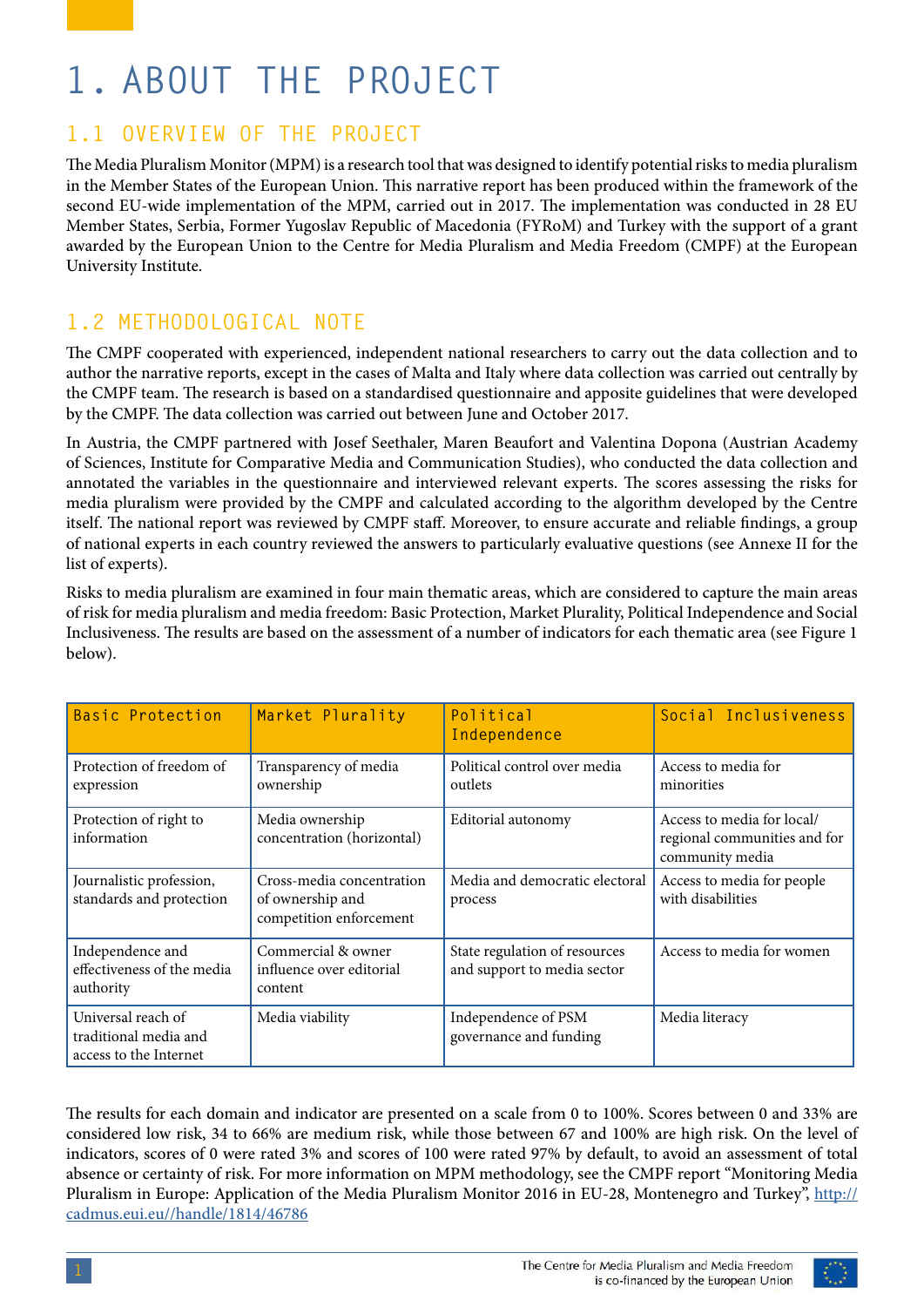**Disclaimer**: The content of the report does not necessarily reflect the views of the CMPF or the EC, but represents the views of the national country team that carried out the data collection and authored the report. Due to updates and refinements in the questionnaire, the MPM2017 scores may not be fully comparable with MPM2016 ones. For more details, see the CMPF report on MPM2017, soon available on <http://cmpf.eui.eu/media-pluralism-monitor/>

## **2. INTRODUCTION**

Austria covers an area of 83,878 square kilometres and has a population of 8.772.865 (as of 1 January 2017), including 1.341.930 foreign citizens (15.3% of total population). The largest share is from Germany (181.618), Serbia (118.454), Turkey (116,838), Bosnia and Herzegovina (94.611), Romania (92,095), Croatia (73,334), Hungary (70,584), and Poland (60,079). German is the official language of Austria, and Croatian, Slovenian and Hungarian are recognised as official languages of autonomous population groups in some regions. Overall, Austria can be considered as a socially and culturally relatively homogeneous country.

The Austrian economy grew by 2.9% in 2017 (2016: 1.4%) At current prices, the GDP amounted to approximately € 369.2 bn in 2017 and GDP per inhabitant equalled  $€$  40,905. Austria ranks high in terms of GDP in the EU. Nevertheless, the unemployment rate was at 5.5% (according to the ILO definition; 8.5% according to the national definition). The youth unemployment rate (15 to 24 years old) was at 9.8% (according to the ILO definition), whereas the unemployment rate of elderly people 55 to 64 years old) was at 4.2%.<sup>1</sup>

All political institutions established by the Constitution (including the Federal President) are voted into office through either direct or indirect elections. In 2017, five political parties were represented in the Austrian Parliament. In October 2017, the conservative Austrian People's Party (OEVP) received 31.5% of the vote and 62 seats in the parliament while the Social Democratic Party (SPOE) received 26.9% of the vote and 52 seats and the right-wing populist Austrian Freedom Party (FPOE) received 26.0% of the vote and 51 seats. The liberal NEOS and the Liste Pilz, a splinter of the Greens, received 5.3 and 4.4% respectively. The Austrian People's Party formed a government with the Austrian Freedom Party, thus strengthening a trend to a more polarized political culture.

After a long period of relatively stable market conditions, the Austrian media system is currently undergoing profound changes. In the last decade, the dual system of public and private television broadcasters, introduced as late as 2001, has led to a decline in the market share of the public service broadcaster ORF (although it remains at the relatively high level of 31.4%), and, in 2017, to a merger of the two biggest private TV companies (ATV and PULS4, which are now owned by the German ProSiebenSat.1 Media company). On the other hand, the growing market share of free daily newspapers has intensified the competition in the newspaper industry, causing a decline in horizontal concentration of ownership. Nevertheless, the print market remains relatively highly concentrated, and the print media continues to have high circulation figures and readership is declining more slowly than in most European countries. Finally, the use of online media, particularly of social network services, is rising dramatically. More than 60% of people under 35 years of age use social media as one of their primary daily news sources, while television and newspapers remain the main sources of news for the over-35 age groups. Smartphones are used for news by more than the half of the Austrian population.<sup>2</sup>

2 Reuters Digital News Report 2017



<sup>1</sup> All data: Statistics Austria ([http://www.statistik.at\)](http://www.statistik.at)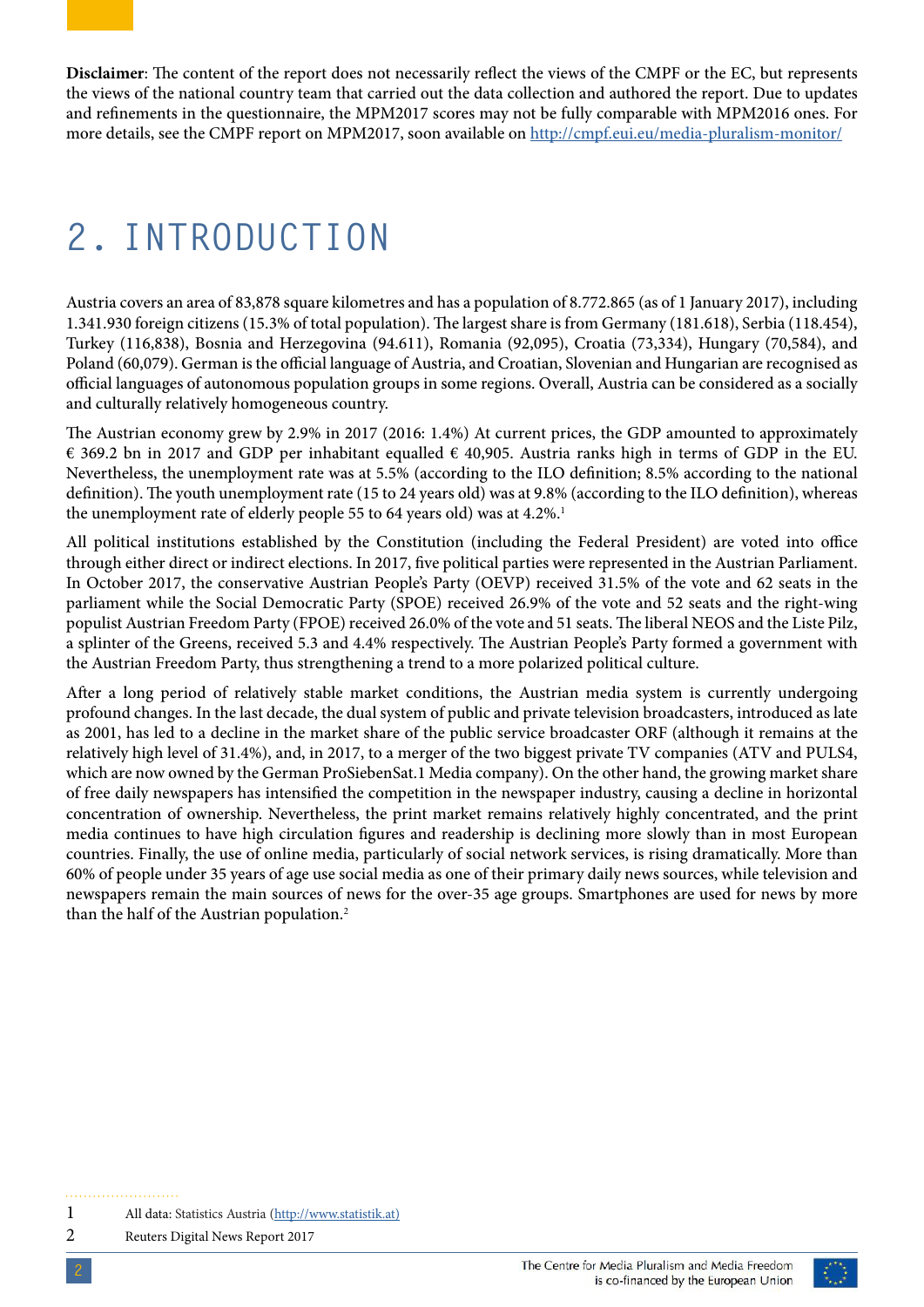## **3. RESULTS FROM THE DATA COLLECTION: ASSESSMENT OF THE RISKS TO MEDIA PLURALISM**

The implementation of the MPM2017 indicates that media pluralism in Austria is overall medium risk in all but one (basic area which scored low risk – 29%) areas of investigation.

Two of 20 indicators represent a high risk, nine a medium risk and nine a low risk.

Risks to media pluralism in Austria are primarily due to horizontal – but also cross-media – concentration, restricted access to media for minorities, the lack of protection of the right to information, insufficiencies in broadband coverage, political and – to a lesser extent – commercial influence over editorial content (not least because of the distribution of state advertising to media outlets), endangered editorial autonomy, threats to the independence of PSM governance and funding, limited access to media for women and a missing overall concept (and missing resources) for media literacy.

On the other hand, it has to be emphasized that the very foundations of the democratic media system are intact and strong: freedom of expression is well protected. Journalism is in many ways legally recognised not a product, but primarily a service. Media authorities work independently and effectively. The viability of the media market is not at risk. Transparency in media ownership is by and large sufficient. During the electoral process political ads are forbidden during campaigns in the PSM, and the ORF does a fairly good job in representing the parliamentary parties. The public service broadcaster feels also responsible for providing access to media for people with disabilities, and, equally important, there is a rich and varied supply of local media services, including a lively community media



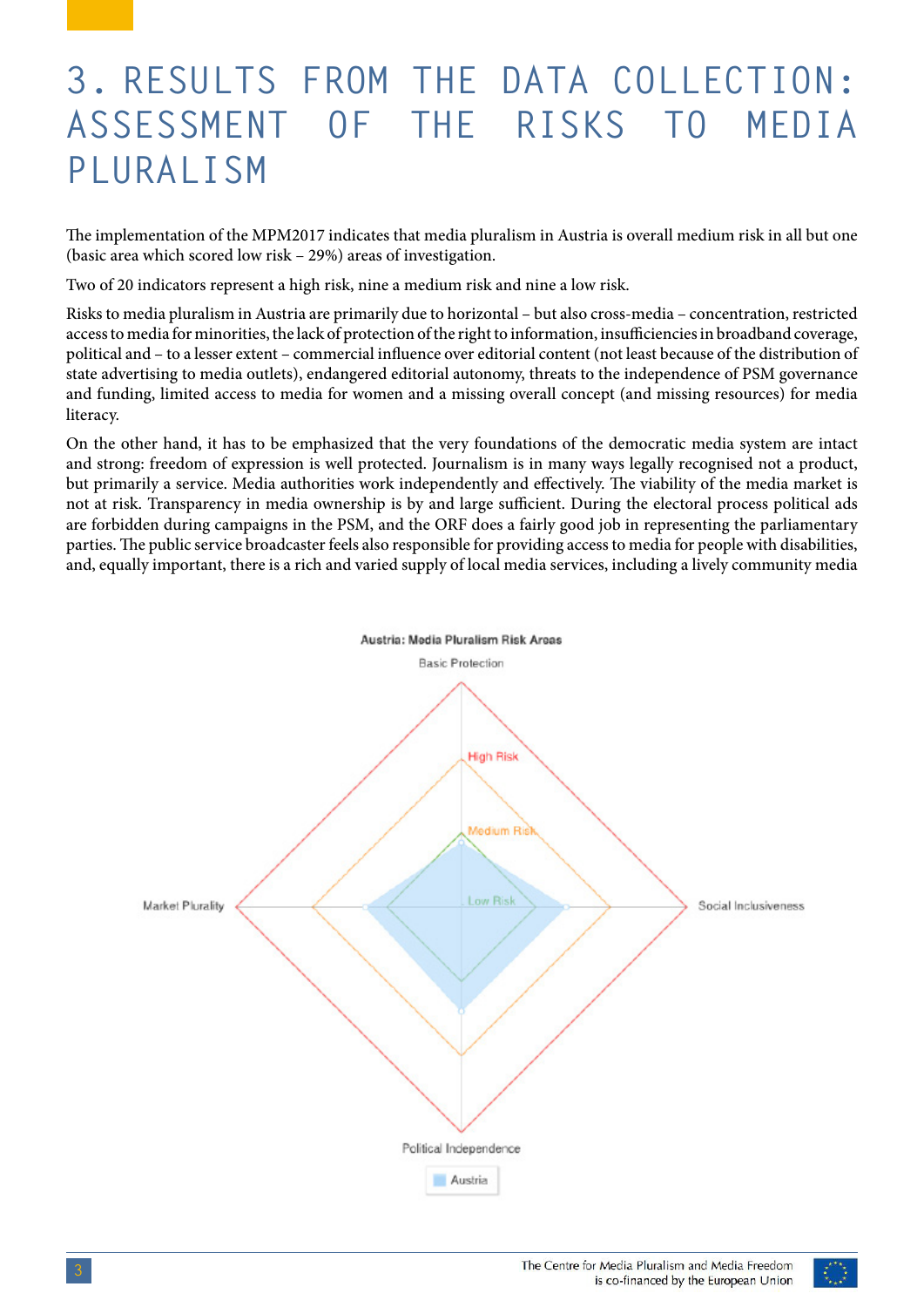sector. Based on these viable foundations, it is up to all stakeholders to remedy the shortcomings and prepare not only for tomorrow's media infrastructure development, but also, most importantly, for the challenges of a democratic and diverse society.

#### **3.1 BASIC PROTECTION (29% - LOW RISK)**

*The Basic Protection indicators represent the regulatory backbone of the media sector in every contemporary democracy. They measure a number of potential areas of risk, including the existence and effectiveness of the implementation of regulatory safeguards for freedom of expression and the right to information; the status of journalists in each country,*  including their protection and ability to work; the independence and effectiveness of the national regulatory bodies that *have competence to regulate the media sector; and the reach of traditional media and access to the Internet.*



The indicator on Protection of freedom of expression scores a low risk (28%)

The MPM analysis shows that freedom of expression is well protected in Austria (low risk: 28%). Freedom of expression is recognized in Article 13 of the December Constitution of 1867, to which the Austrian Federal Constitution of 1930 refers to in Article 149. Austria ratified the European Convention on Human Rights (ECHR), protecting freedom of expression in Article 10, in 1958. Since 1964, the Convention is part of the Austrian Constitution, and all restrictions are in accordance with Article 10 of the ECHR. In addition, Austria ratified the International Covenant on Civil and Political Rights (ICCPR) in 1978, but regulations on the implementation are still missing. In the event of violations of freedom of expression, a citizen may appeal to the Austrian Constitutional Court and the European Court of Human Rights. Today, the legal remedies against violations of freedom of expression can be considered effective; however, in prior years, the European Court of Human Rights has overturned a considerable number of national courts' decisions. To date, there have been no serious violations of freedom of expression online. On the other hand, however, the European Commission against Racism and Intolerance (ECRI) criticizes that hate speech on online forums is not systematically monitored. Regarding the sensitive question of criminalisation of defamation, Article 111 of the Austrian Criminal Code allows for an increased prison sentence for defamation and insult (there is a separate 'insult' law in addition to libel laws) when defamation has been made accessible to a wider public by means of the mass media, particularly in cases of insult to state symbols. On the other hand, according to a 2015 report by the International Press Institute, there are specific clauses in law protecting journalists from liability as long as they have observed basic journalistic duties (Article 29 of the Media Act of 1981), and Austria is one of only two EU countries that currently provide statutory caps on non-pecuniary damages in defamation cases involving the media.<sup>3</sup>

The MPM results show that the Protection of the right to information is at medium risk (38%). Article 20(4) of the Federal Constitution guarantees the right to information. However, the obligation of administrative authorities to maintain secrecy has precedence; see Article 20(3). There is no positive obligation for the authorities to provide

3 <http://legaldb.freemedia.at/wp-content/uploads/2015/05/IPI-OutofBalance-Final-Jan2015.pdf>

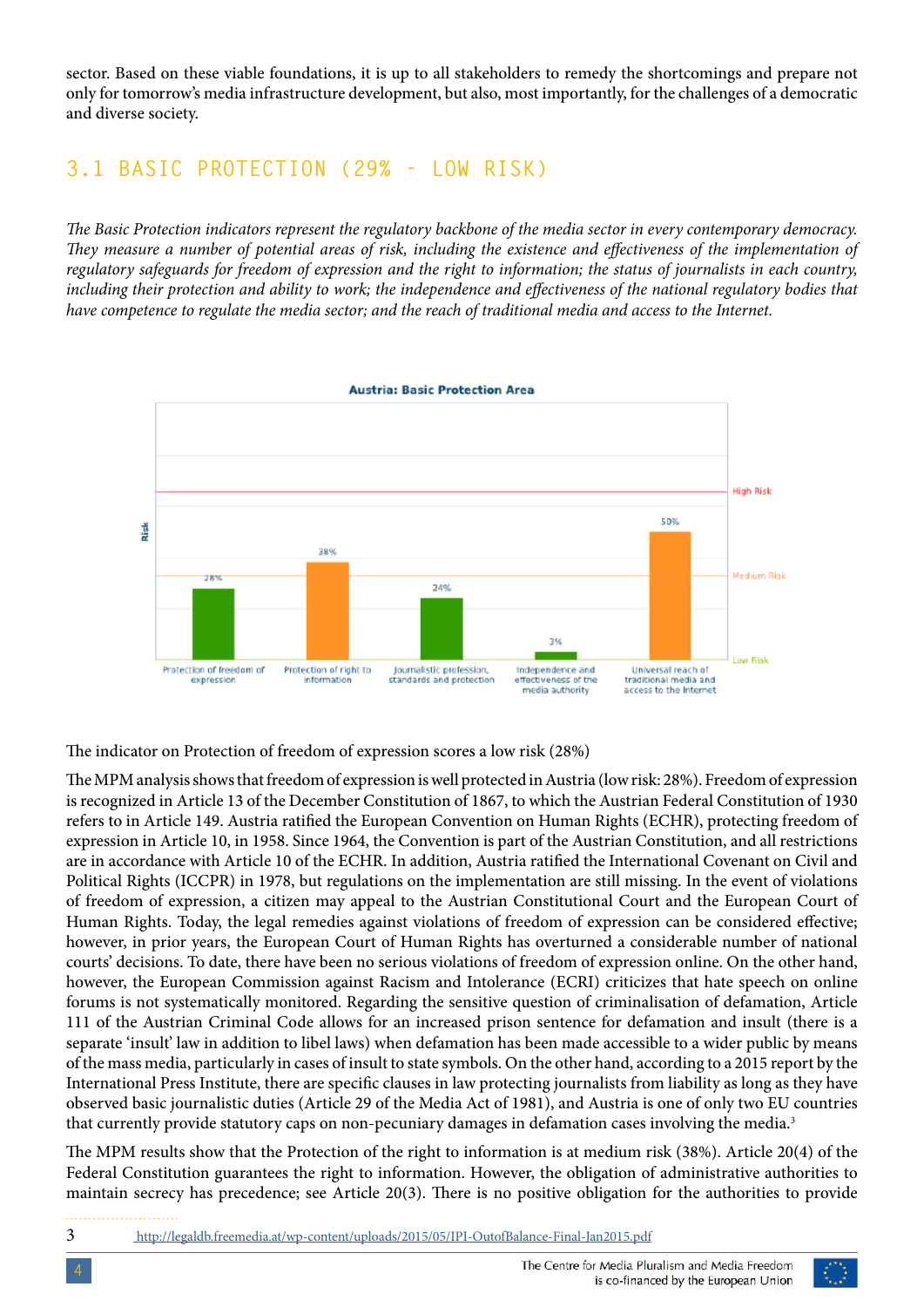information to the public. Art 2 of the Federal Law on the Duty to Furnish Information regulates the negative obligation to disclose information upon request. Requests (made in writing, orally or by telephone) have to make it sufficiently clear what information they intend to acquire. In January 2012, a "Protection from Discrimination" clause was added to Austria's Public Service Law to shield public employees, and in 2015, Austrian government amended the Austrian Public Prosecutor's Act with legal frameworks for the systematic combat of corruption and economic crime (Art. 2a).

The indicator Journalistic profession, standards and protection is ranked as being at low risk (24%). Access to the profession is free and open. However, due to increasing economic pressure, social and job insecurity are on the rise. Freelance journalists in particular, whose numbers are on the rise, are facing uneasy social conditions. There are no cases of attacks to the physical or the digital safety of journalists, but offensive and threatening speech – especially against female journalists – is increasing rapidly.<sup>4</sup> Article 31 of the Media Act of 1981 provides strong protection for the confidentiality of journalists' sources.

The indicator Independence and effectiveness of national authority is ranked as being at (very) low risk (3%). In 2001, he Austrian Communications Authority (KommAustria) and the Austrian Regulatory Authority for Broadcasting and Telecommunications (RTR) were set up under the KommAustria Act (KOG) for the purpose of handling the administration of regulatory activities in broadcasting. KommAustria and RTR are separate legal entities, and RTR consists of two divisions (Media and Telecommunications and Postal Service Division) and provides operational support for KommAustria, the Telekom Control Commission (TKK) and the Post Control Commission (PCK). These are all separate legal entities fully independent of the government. Appointment procedures are transparent; duties and responsibilities are defined in detail in the law. KommAustria has policy-implementing, decision-making and sanctuary powers. It monitors services operated by licensed operators to assess if they comply with the rules on quotas, advertising and the protection of minors, and holds a number of supervisory tasks, in particular regarding the economic aspects of public service broadcasting. Decisions must be published and can be appealed before the Federal Administrative Court. The RTR is funded by portions of consumer licence fees and contributions from market entities. The organization's business operations and annual financial statements are reviewed by external auditors. Its transparent work (and independent status) has made KommAustria/RTR highly respected.

The indicator on the Universal reach of traditional media and access to the Internet shows a medium risk (50%). Public TV and radio signals reach most of Austria's population. However, broadband coverage is only high in urban areas and the subscription rate is only 77%. The average Internet connection speed is only 13 Mbps. The market share of the Top4 Internet service providers is 88% (all data from 2016). Based on the TSM Regulation of the European Union, which came into force in November 2015, RTR monitors net neutrality and publishes an annual report on that subject matter. The first report RTR Net Neutrality Report was published in 2017.

4 Jonas Vogt, Online Harassment of Journalists in Austria. Vienna: IPI, 2017.

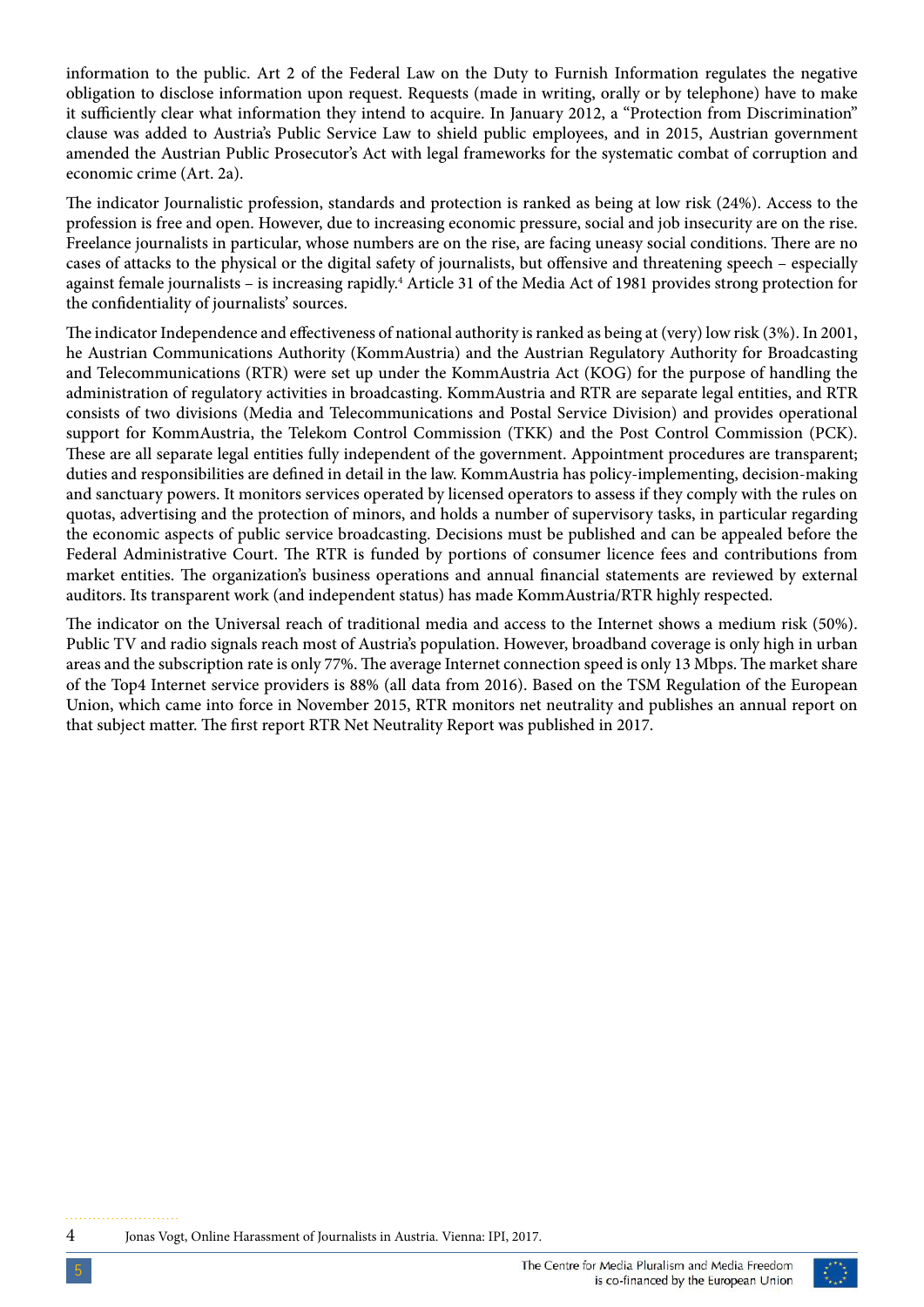#### **3.2 MARKET PLURALITY (43% - MEDIUM RISK)**

*The Market Plurality indicators examine the existence and effectiveness of the implementation of transparency and disclosure provisions with regard to media ownership. In addition, they assess the existence and effectiveness of regulatory safeguards to prevent horizontal and cross-media concentration of ownership and the role of competition enforcement and State aid control in protecting media pluralism. Moreover, they seek to evaluate the viability of the media market under examination as well as whether and if so, to what extent commercial forces, including media owners and advertisers, influence editorial decision-making.*



The indicator Transparency of media ownership is ranked as being just at low risk (33%). Media companies are obliged to publish their ownership structures on their website or in records or documents that are accessible to the public, but this information has to be updated only once per year. Media law requires administrative penalties to be imposed on companies that do not disclose information on their ownership structure. Nevertheless, some shareholders and investors as well as the amount of their investment (sometimes when banks are involved) remain – at least somewhat – unknown.

The MPM results show that Media ownership concentration (horizontal) represents a high risk (68%). The legislation for the audiovisual and radio sectors contains specific restrictions regarding areas of distribution in order to prevent horizontal and cross-media concentration. However, these restrictions are not so tight because, according to the Private Radio Law and the Private Television Law of 2001, a media company is allowed to own several radio or TV stations if the areas of distribution do not overlap, even if the whole area of Austria is covered by these stations. The market share of the Top4 audiovisual media owners (in terms of revenues) is 93% (including foreign television stations since no data exclusively concerning the Austrian market is available). Audience concentration for the audiovisual media market is 65% (Top 4). The market share of the Top4 radio owners is 87% and of newspapers owners 85%; audience concentration for the radio market is 85% and for the newspaper market 73% (all data: 2016). Although cartel law includes certain rules concerning the plurality of the media, it has been ineffective in preventing mergers of media companies (1988: 'Mediaprint'; 2001: 'Formil'-Deal; 2017: merger of ATV and ProSiebenSat.1-Puls 4).

The Concentration of cross-media ownership represents the higher levels of medium risk (46%). Only legislation for the audiovisual sector contains specific thresholds (regarding areas of distribution and market share). According to private television law of 2001, media companies that control more than 30% of the national newspaper or magazine or radio or cable market are not allowed to own a national TV station. The same applies mutatis mutandis to media companies that control more than 30% of two or more media markets (newspaper, magazine, radio, cable) in a certain region. No similar legislation is in place for any other media sector. As a result, in almost all Austrian provinces newspaper publishers acquired regional and local radio channels. There is therefore an increasing degree of crossownership in the radio and newspaper sector. The market share of the Top4 owners across different media markets is 67% (this percentage is based on data on the 19 biggest Austrian media companies [data from 2016]). The market

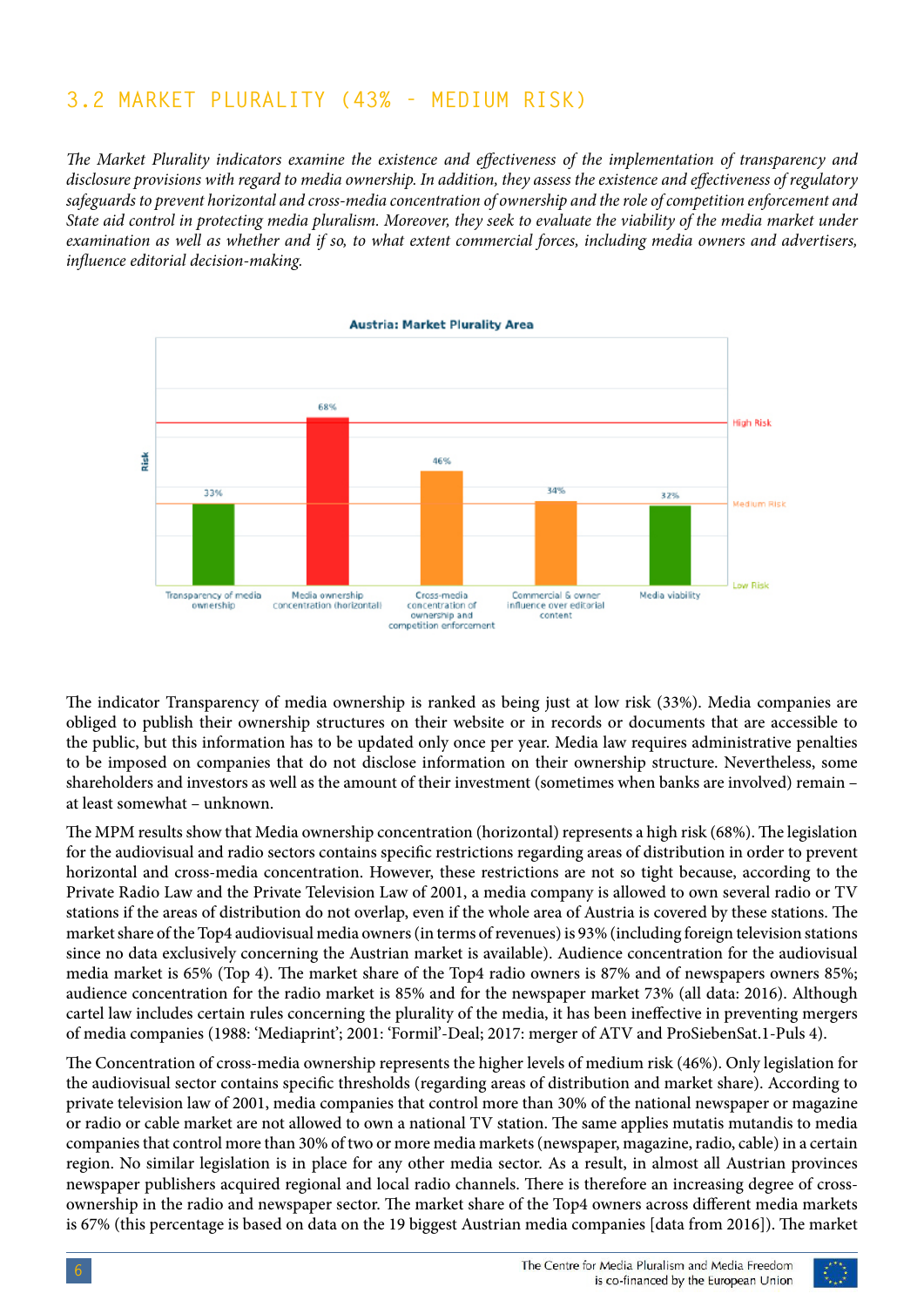share of the Top4 Internet content providers is 68% (2012); the audience concentration for the Top4 Internet content providers is 57% (based on the 2016 data for unique audiences of the Top10 Internet content providers).

The indicator Commercial & owner influence over editorial content shows a medium risk (34%). Several media laws contain rules that prevent the use of advertorials and stipulate that the exercise of the journalistic profession is incompatible with activities in the field of advertising. KommAustria (the Austrian communication authority) monitors the advertising activities of TV and radio stations. Moreover, it is stated in the Journalistic Code of Ethics that the economic interests of the owner of the media company should not influence editorial work. However, there are no explicit regulatory safeguards stating that decisions regarding appointments and dismissals of editors-in-chief have to be made independently of the commercial interests of media organizations. According to the results of a recent survey, almost 10% of Austrian journalists (particularly those who work for private radio and TV stations and weekly magazines) reported influence from the owners of the news organizations, profit expectations and advertising considerations.<sup>5</sup>

According to the data available, Media viability is at low risk (32%). Revenues of the audiovisual sector (in relation to the GDP trend) increased over the past two years as did gross online advertising expenditures. However, revenues of the radio sector and the newspaper sector seem to have decreased over the past two years (there are no detailed data available). There are many initiatives aiming at developing alternative sources of revenue. The Austrian PSM is increasingly putting effort into establishing smartphone apps. Many other media outlets are also developing apps for tablets and smartphones. Newspapers further introduced combined subscriptions for print and digital edition. However, how successful these endeavours are is not assessable due to a lack of data on this issue. Austria has a well-established system of state subsidies. Regarding the printed press, the Press Subsidies Act of 2004 provides special subsidies for the preservation of diversity in regional daily newspapers, in addition to distribution subsidies for newspapers and grants for journalists' training. However, the amount of press subsidies as a share of the GDP is decreasing. There are also subsidies for private television and radio stations as well as for community media (with the latter fund being the smallest). Moreover, there are subsidies for promoting digital transmission technologies and digital applications in connection with broadcasting programs.

#### **3.3 POLITICAL INDEPENDENCE (46% - MEDIUM RISK)**

*The Political Independence indicators assess the existence and effectiveness of regulatory safeguards against political bias and political control over the media outlets, news agencies and distribution networks. They are also concerned with the existence and effectiveness of self-regulation in ensuring editorial independence. Moreover, they seek to evaluate the influence of the State (and, more generally, of political power) over the functioning of the media market and the independence of public service media.*



The indicator on Political independence of media outlets represents a medium risk (60%). On the one hand, according to PSB law (Art. 26 ORF-G), politicians are not allowed to act as leading figures of the ORF. On the other hand, 15 of the 35 members of its Foundation Council ('Stiftungsrat') that appoints all high officials, approves the budget and

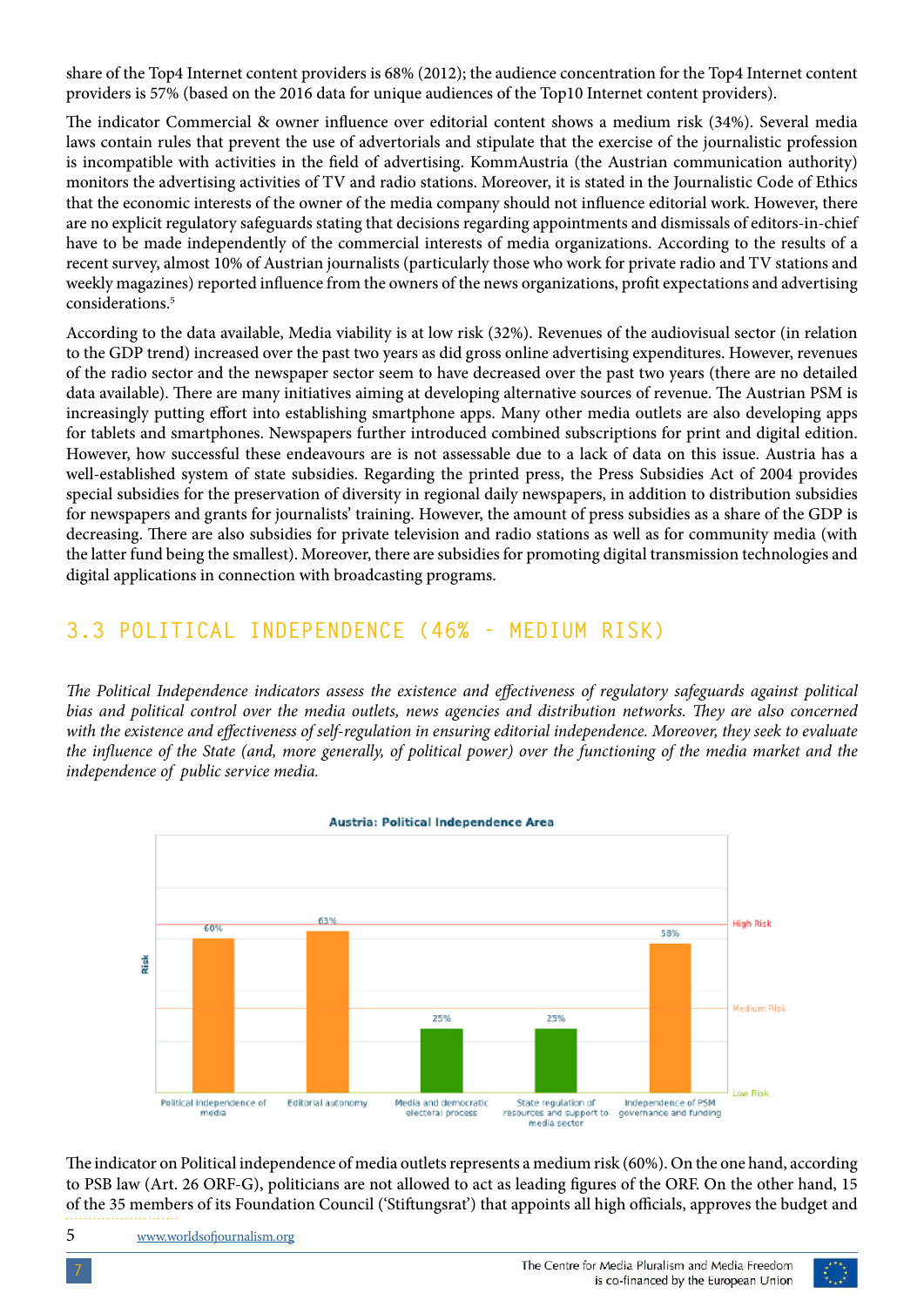controls the financial conduct, are appointed by the federal government, 6 of which in consideration of the proportional strength of the political parties represented in parliament. Moreover, each of the 9 Austrian provinces nominates a representative. Regarding private audiovisual media, the Audiovisual media act (AMD-G, Art. 11) doesn't refer to any regulations concerning independence from ruling parties, partisan groups or politicians (Audiovisual media act [AMD-G] Art. 11). The same is true for newspapers and online media. Here, experts argue that mutual influence between politics and media is especially evident in some kind of barter which trades advertisement investments for privileging reporting. Accordingly, there is public discussion about questionable practices in state advertising because advertising orders are mainly given to a few important media outlets, but are not distributed amongst all media outlets (proportionally to their audience shares). In general, Austria has a long tradition of press-party-parallelism. This tradition is apparent in the "politics-in-broadcasting" system of the PSB, which allows for attempts by political parties to influence appointment procedures of ORF directors. Regarding the private sector, there is no TV and radio station owned or controlled by a specific political party, politician or political group. Some owners may have political affiliations; however, no research on this is available. Nevertheless, it has to be noted that there is a legal obligation to provide impartial and pluralistic information not only for the public broadcaster ORF but also for commercial broadcasters. Unfortunately, no effective monitoring of this obligation through independent agencies is in place. The Austrian Press Agency (APA), which is owned by 15 Austrian newspapers and the ORF, is independent of political groups in terms of ownership, the affiliation of key personnel, and editorial policy. It is therefore highly respected. Moreover, the leading media distribution networks work largely independently of political group.

Editorial autonomy is at medium risk (63%). As this indicator aims to assess whether the regulatory safeguards that guarantee editorial independence are effectively implemented in practice, it first has to be noted that no common regulatory safeguards are in place that guarantee autonomy when appointing and dismissing editors-in-chief. Secondly, only TV and radio stations are obliged to have editorial statutes that guarantee editorial independence. All other media are allowed, but not required, to establish editorial statutes. Thus it comes as no surprise that the two largest newspapers ('Kronen Zeitung', 'Heute') refrain from self-regulatory measures, and are not members of the Austrian Press Council.

According to the MPM calculation, the indicator Media and democratic electoral process is at low risk (25%). The PSM in Austria is obliged by law to cover political matters in an unbiased and impartial manner, and at least in the last decade, the ORF has offered, to a considerable extent, a fair representation of the various political actors (particularly of the parliamentary parties) during election campaigns.<sup>6</sup> Since 2002, political advertising in PSM has not been allowed during election campaigns. Political advertising may only be bought from private stations. Media companies are urged to provide all parties with equal conditions for advertising because of Article 7 of the Federal Constitution, which refers to the principle of equal opportunities for all political parties, but no measures guaranteeing equal conditions and rates of payment are implemented in media law. No obligation of fair, balanced and impartial reporting is mentioned in the Code of Ethics for the Austrian Press. In fact, long-term content analysis provides evidence of some bias in election news in newspapers and commercial channels.<sup>7</sup> There is no special regulation in place that aims to ensure fairness and transparency of online political advertising during electoral campaign.

The indicator State regulation of resources and support to media sector shows a low risk (25%). The practice of spectrum allocation in Austria is codified in Article 54 of the Telecommunication Act and guarantees impartial, transparent and non-discriminatory spectrum allocation in accordance with EU requirements. The distribution of media subsidies is conducted by the Austrian media authority KommAustria. Regarding press subsidies, KommAustria is complemented by the Press Subsidy Committee, which consists of six members, two of which are appointed by the federal chancellor, two more by the Association of Austrian Newspapers (VÖZ), and the remaining two by the journalist labour union. Appointments last for two years. The members are required to settle on a chairperson that is not associated with any businesses in the newspaper sector. The rules for the distribution of direct and indirect subsidies (e.g. tax reductions, reduced train service and telephone rates, favourable conditions for credits) can be considered to be fair and transparent. However, experts criticise the effectiveness of the rules in terms of ensuring media plurality. Unfortunately, the 2012 Media Transparency Law, which forces the government, public bodies and state-owned corporations to disclose their relations with the media (such as advertisements and other kinds of support), does not provide rules on a fair distribution of state advertising to media outlets.

The Independence of PSM governance and funding is ranked as being at medium risk (58%). The law aims at providing fair, objective and transparent appointment procedures for management and board functions in PSM by stipulating that (Art. 26 ORF-G) politicians are not allowed to act as leading figures of the ORF or its Foundation Council ('Stiftungsrat'), i.e. the main management body. However, because 15 of 35 members of the Foundation Council are



<sup>6</sup> Seethaler, J & Melischek, G 2014, "Phases of mediatization: Empirical evidence from Austrian election campaigns since 1970", in Journalism Practice, 8(3): 258–278. DOI:10.1080/17512786.2014.889443

<sup>7</sup> See note 5.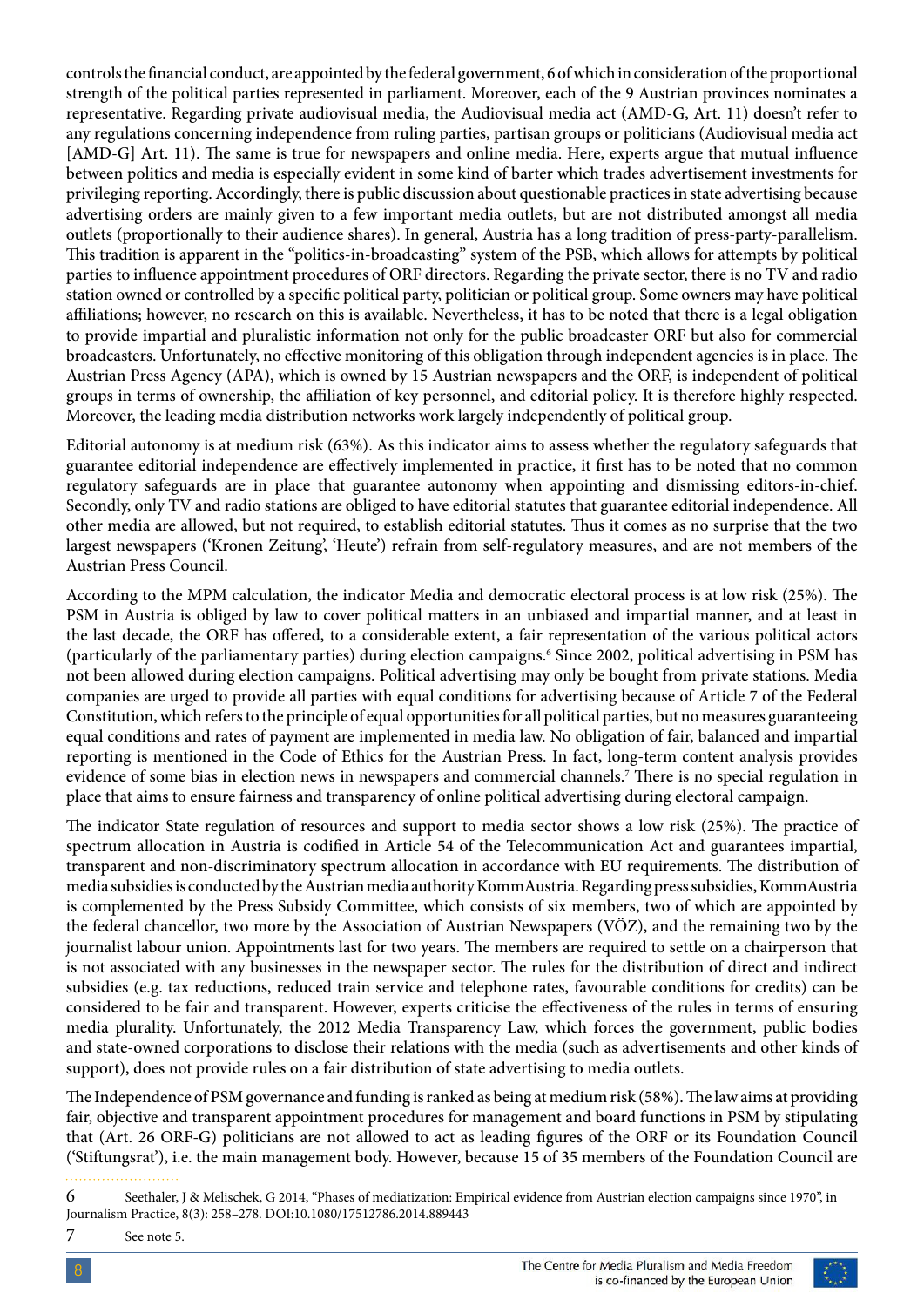appointed by the government and 9 are nominated by the Austrian provinces, we cannot claim that the law provides appointment procedures for management functions guarantee independence from government or other political influence. Regarding the funding of PSM, media law prescribes transparent and fair procedures in order to ensure that the funding of PSM is adequate. It also prescribes that the PSM needs to be consulted over the level of funding required to meet its mission and purposes.

#### **3.4 SOCIAL INCLUSIVENESS (46% - MEDIUM RISK)**

*The Social Inclusiveness indicators are concerned with access to media by various groups in society The indicators assess regulatory and policy safeguards for community media, and for access to media by minorities, local and regional communities, women and people with disabilities. In addition to access to media by specific groups, the media literacy context is important for the state of media pluralism. The Social Inclusiveness area therefore also examines the country's media literacy environment, as well as the digital skills of the overall population.*



 $T$  inclusive ness indicators are concerned with access to media by various groups in society The indicators are concerned with a society The indicators  $T$ 

The indicator Access to media for minorities is ranked as being at high risk (75%). PSM law guarantees the representation of the six legally recognised minority groups ('autochthonous groups', based on the 2001 census) by requiring an 'appropriate' share of airtime. However, it does not provide any framework for the assessment of 'appropriateness' and thus leaves it unassessed and unmonitored. The ORF Public Value Report from 2015/16 reports on the provision of 13 different radio programmes devoted to the six recognised minority groups, adding up to an average of 6.6 broadcasts per week in the respective native language, including programmes purchased from community radio broadcasters.<sup>8</sup> (The report from 2016/17 doesn't give any precise information on that.) Additionally, the public broadcaster provides one nationwide programme on TV once a week, and the PSM channels of the provinces of Burgenland, Carinthia, Styria and Vienna provide three weekly information programmes and three programmes six times per year. Thus, the legally recognised minorities have reasonable access to airtime, but this does not apply to minorities not recognised by the law (e.g. Turks, Serbs, Bosnians and Romanians, which represent the strongest minority groups in Austria). Private commercial television and radio stations do not provide any airtime to minorities. The non-commercial TV channel OKTO provides airtime to minorities (and hosts the Latin American channel Latino TV, the African channel Radio Afrika TV and the Bosnian-Croatian-Serbian programme Dijaspora Uzivo), as several of the community radio broadcasters do. Two further TV stations are devoted to minorities (the Bosnian satellite station TV Pink Plus and the Turkish community's, YOL Medien AG). Considering that non-Austrian citizens make up 15.3% of the total Austrian population, more should be done to safeguard proportional access to media for minorities.

The indicator Access to media for local and regional communities and for community media is ranked as being at low risk (19%). This is because (1) the law grants regional and local media access to media platforms, and access to radio and TV frequencies is regulated via public tendering, (2) subsidies for private radio and television companies are explicitly contingent upon the provision of local/regional programmes, (3) the public broadcaster operates regional

8 [http://zukunft.orf.at/show\\_content.php?sid=147&pvi\\_id=1688&pvi\\_medientyp=t&oti\\_tag=PVB](http://zukunft.orf.at/show_content.php?sid=147&pvi_id=1688&pvi_medientyp=t&oti_tag=PVB) 15/16

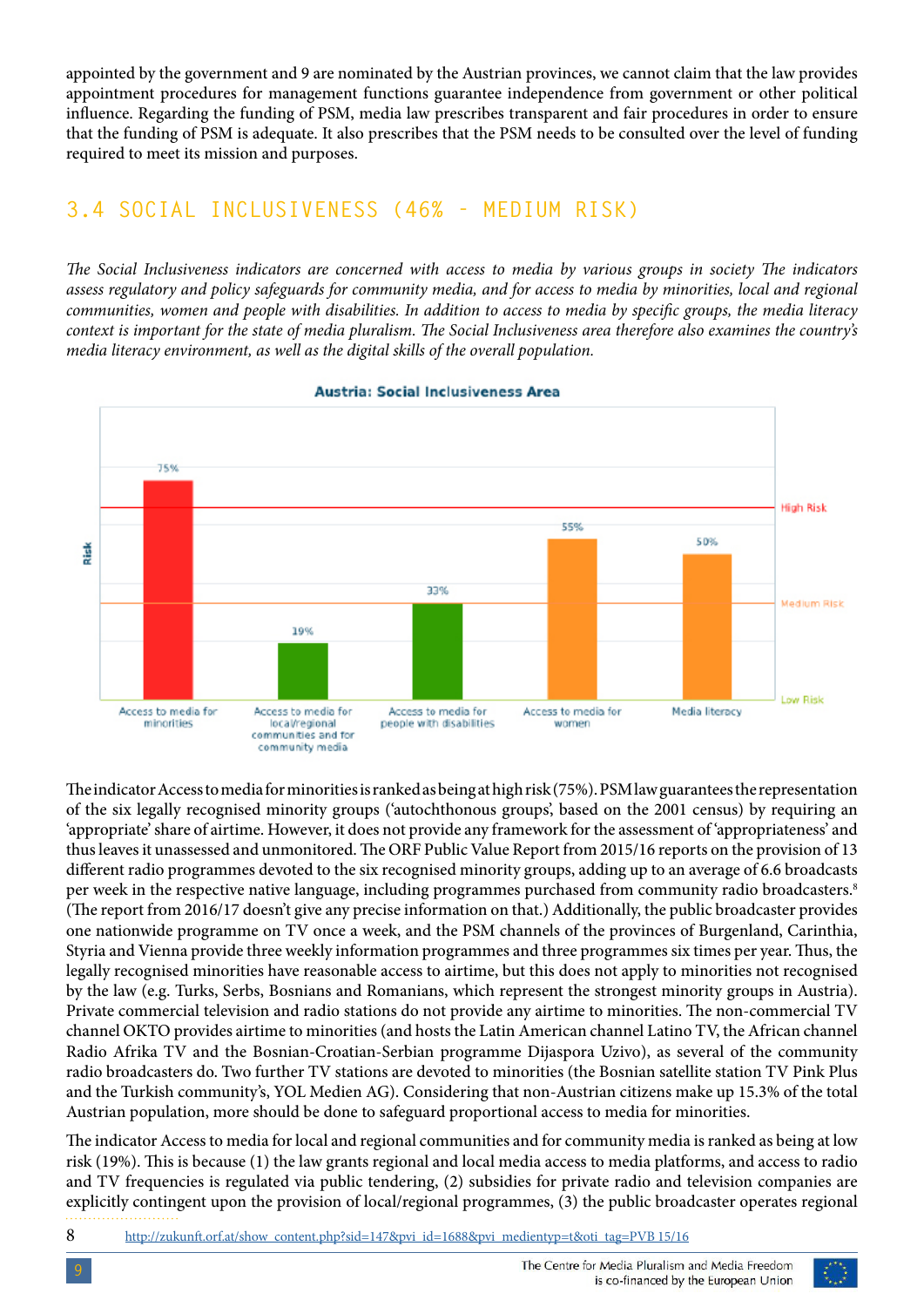broadcasting studios in all nine federal states that provide nine regionally broadcast radio programmes and TV newscasts. However, Austrian broadcasting laws are still lacking a consistent legal recognition of community media as third media sector in terms of function, mode of operation and financing, albeit community media performs a wide range of socially relevant functions.<sup>9</sup> Subsequently, Austrian media law does not provide sufficient details regarding licensing processes and criteria concerning community media. Especially when it comes to the implementation of digital terrestrial broadcasting via DAB+ (which suits mass media broadcasters with a strong financial back bone), there is no sufficient concept of addressing potential discrimination of non- commercial media due to the lack of financial means that are needed to participate. The Austrian media authorities KommAustria and RTR manage a (not so well remunerated) promotion fund for non-commercial local radio and TV broadcasters, but particular quality standards that apply to the specific functions of community media (such as fostering active volunteer participation in media production as well as engagement in civic society<sup>10</sup>) are practically of minor relevance. Independence from governmental, commercial and religious institutions and political parties is one of the eligibility criteria for receiving subsidies; and both the Association of Community Radios and the Alliance Community Television Austria have developed appropriate codes of conduct.

According to the MPM calculation, the indicator Access to media for people with disabilities represents also a low risk (33%). The Austrian public service media is required by law to provide access to media content (including on-demand media content) for disabled people in accordance with current technology as far as economically reasonable. Despite the fact that the legal text is non- committal in its wording, the ORF has decided to continuously increase the share of programmes with additional features for people with disabilities. Nevertheless, there is a strong imbalance between the extent of media access for hearing-impaired people, which is rather well developed (in 2017, about 70% of ORF programmes were subtitled) and for visually impaired people, which is rather poorly developed (in 2015, on average only 4 programming hours per day were provided with added audio description). Unfortunately, the Audiovisual Media Law concerning private television stations simply states that providers are obliged to incrementally improve accessibility for people with disabilities without stipulating specific requirements and actions to achieve this goal. Accordingly, the two largest private broadcasters (ATV and PULS 4) do not provide any services for hearing- or visually impaired people. Altogether, the policy framework on access to media content by people with disabilities must be regarded as expandable.

The indicator Access to media for women is also ranked as being at medium risk (55%). Generally, the Austrian Equal Rights Act does provide a framework to ensure equal rights in employment matters. It also provides a number of sanctions as well as mechanisms to enforce the law; however, a complaint must be filed before action is taken. Moreover, there are no sufficient legal requirements in place for setting up monitoring bodies. In the area of media law, only the ORF Act provides a more explicit framework for the equal rights of employees and for monitoring practices such as a gender mainstreaming plan. In 2017, women make up 43.3% of all personnel. Although PSM law provides a legal threshold for the desired share of women working at the PSM (45%), this rule does not apply to the management board (share of women: 28.6%). The share of women among members of management boards of private TV companies is even lower (10%). According to the 2015 Annual Report of the Global Media Monitoring Project, women account for 21% of all people who appear in news stories as subjects or sources from traditional media (print, radio and television) and for 16% online.<sup>11</sup> An Austrian study using a similar methodology and based on a representative sample of more than 20,000 media reports in 2014 reveals even lower percentages for traditional media (14.4%) and slightly higher percentages for online media (17.9%).<sup>12</sup>

Media literacy is ranked as medium risk (50%). There are many initiatives that foster media literacy competence among young people and aim at improving media education, mainly sponsored and/or hosted by the Federal Ministry of Education, but a comprehensive governmental strategy fostering the development of media literacy in all sections of society is missing. Although media literacy is present in the curriculum of primary and secondary schools. In autumn 2016, a module on 'Communication and Media' has become an obligatory part of the school subject 'Political education', which itself has become obligatory for all classes from the 8th class onwards. In the school year 2017/18, 'Digital Basics' has become obligatory in secondary schools, and a project of how to introduce digital media skills as part of the elementary school curriculum has also started in 2017/18. Based on the Austrian School Education Act 2012, 'Empowerment evaluation' has been established as an evaluation approach designed to help schools to monitor and evaluate their own performance. It includes a media literacy self-assessment tool testing media literacy portfolio assessment in the classroom. The magazine 'Medienimpulse – Beiträge zur Medienpädagogik', which is published

12 Seethaler, J 2015, Qualität des tagesaktuellen Informationsangebots in den österreichischen Medien: Eine crossmediale Untersuchung [News Quality in Austrian Media: A Cross-Media Comparison]. Wien: RTR.



<sup>9</sup> Seethaler, J., & Beaufort, M. (2017). Community media and broadcast journalism in Austria: Legal and funding provisions as indicators for the perception of the media's societal roles. The Radio Journal: International Studies In Broadcast & Audio Media, 15, 173-194. 10 Committee of Ministers (2018): Recommendation CM/Rec(2018)11 of the Committee of Ministers to member States on media

pluralism and transparency of media ownership. [https://search.coe.int/cm/Pages/result\\_details.aspx?ObjectId=0900001680790e13](https://search.coe.int/cm/Pages/result_details.aspx?ObjectId=0900001680790e13) 11 [http://cdn.agilitycms.com/who-makes-the-news/Imported/reports\\_2015/national/Austria.pdf](http://cdn.agilitycms.com/who-makes-the-news/Imported/reports_2015/national/Austria.pdf)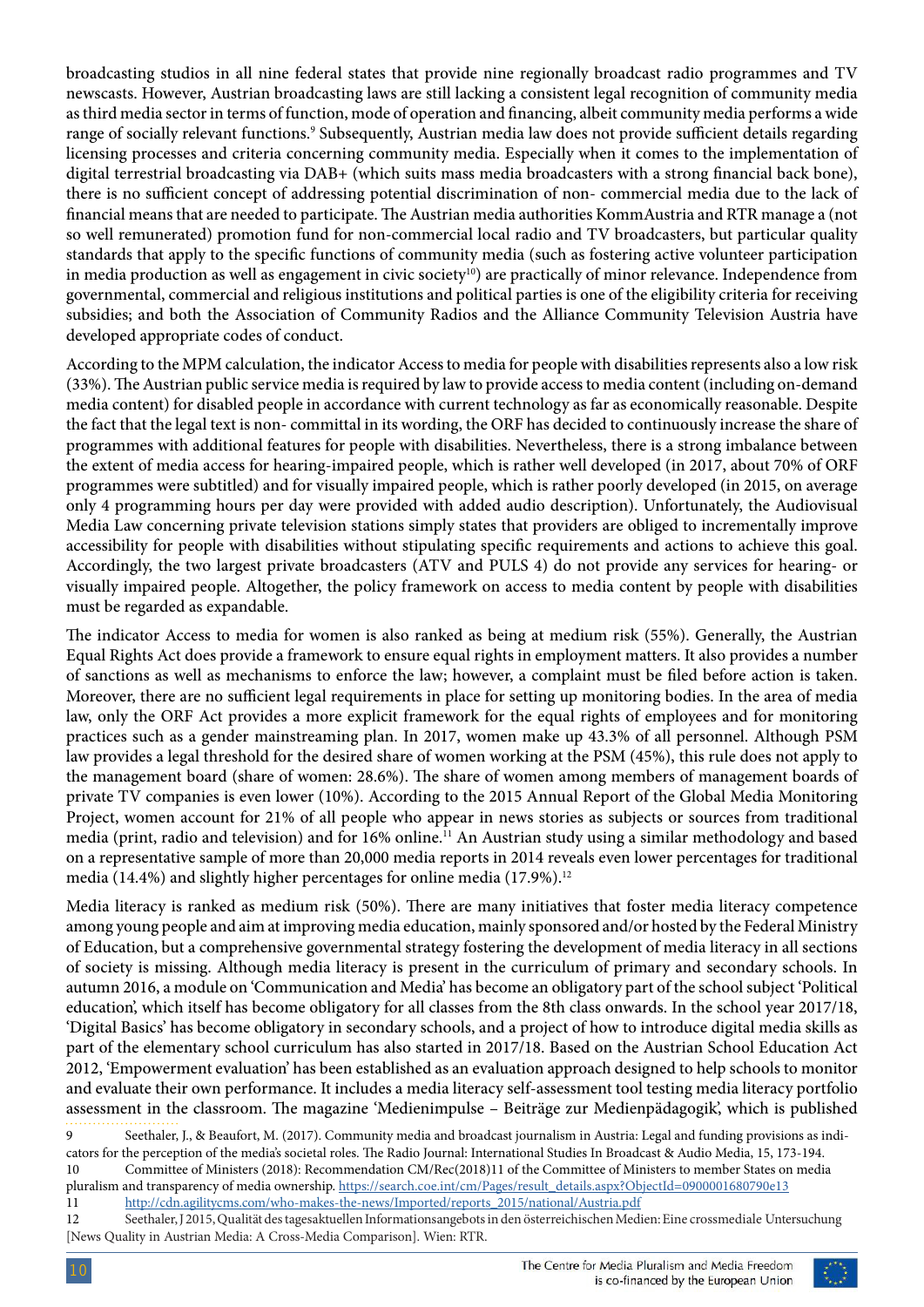since 1992 four times a year, and the online platform mediamanual.at provide materials, suggestions and contents for media education, the 'Media Literacy Award' has been launched for the best and most innovative educational media projects in schools, and the Verband Österreichischer Zeitungen (VÖZ) has launched an initiative called 'Zeitung in der Schule' (Newspapers in school). Unfortunately, teacher training is lagging behind this development, and media literacy is not among the primary concerns of the school administrators. There are also several media literacy initiatives in the non-formal education sector. A 2016 report of the European Audiovisual Observatory, however, criticizes "the 'micro' nature of a lot of media literacy projects". While in most European countries, the majority of projects are operating at a national level, Austria is one of the four exceptions where half or more of the projects were categorised as 'regional'. According to Eurostat data, only 66% of Austrians have at least basic digital skills.

### **4. CONCLUSIONS**

In Austria, the very foundations of a democratic media system are intact and strong. Nevertheless, some results of MPM2017 could be interpreted as challenges to media policy.

After comparing the quality of laws on the right to information (RTI), Access Info Europe (AIE) and the Centre for Law and Democracy (CLD) ranked Austria last of 110 countries worldwide.<sup>13</sup> Presently, the relevant law regulates the right to apply for information, but it does not guarantee a general right of access. Hence, state bodies can refuse to provide information without having to justify their decision. To address this legislative gap, the Council of Europe has recommended that Austria develop precise criteria for a limited number of situations in which access to information can be denied, and ensure that such denials can be challenged.<sup>14</sup> Based on these findings as well as the MPM2017 analysis, the authors recommend that the government improve RTI law. Furthermore, a lot of the data considered as necessary to carry out the Monitor assessment is not easily available to the public in Austria. This includes data on the share of state's contribution to the advertising spending of particular media companies, and (in some cases) on ownership and financing structures. The authors suggest that the government addresses this lack of transparency, first, by imposing stricter information duties on the entities in the various sectors, second, by supporting research on these matters.

In recent years, the Austrian media system has become more diverse and concentration among the various media markets is declining (although it remains at a relatively high level). However, some regulations in private radio law and private television law foster cross-media concentration. Moreover, little is known about the possible impact of political or commercial entities (particularly banks) on editorial autonomy and media content, for example through the allocation of advertising and attempts to influence the appointment procedures for management and editorial functions in media organisations. Self-regulatory measures (like editorial statutes) that stipulate editorial independence and foster internal plurality should therefore be obligatory for all media companies. With regard to PSM, the government should strictly refrain from interventions and attempts to influence management policies or journalistic autonomy.

Since years media experts have criticised the practice and are demanding a reform of the system of media subsidies towards supporting and subsidising journalistic quality instead of diversity, the decline of which could not be prevented by subsidies. A specific aspect of media quality deals with online discussion forums. Even though a few Austrian media outlets have taken measures in recent years to professionalise their community management departments, most newsrooms lack structures and clearly communicated guidelines for dealing with hate speech as well as online attacks against journalists, both of which should be systematically monitored.

Regarding social inclusiveness, measures should be developed to improve both the representation of women in management boards of media companies, newsrooms and the news, as well as the legal environment for the development and functioning of minority media. The authors feel regretful that the latter has to be written in a country located in the heart of Europe in the year 2017.

In regard to supporting community media, more could be done, particularly when considering the amount of subsidies given to commercial broadcasters, which is about five times higher than the amount of subsidies given to

13 <http://www.rti-rating.org/country-data/>

14 Council of Europe 2012. Joint First and Second Evaluation Round Addendum to the Compliance Report on Austria Adopted by Council of Europe Group of States Against Corruption (GRECO) at its 56th Plenary Meeting (Strasbourg, 20-22 June 2012).

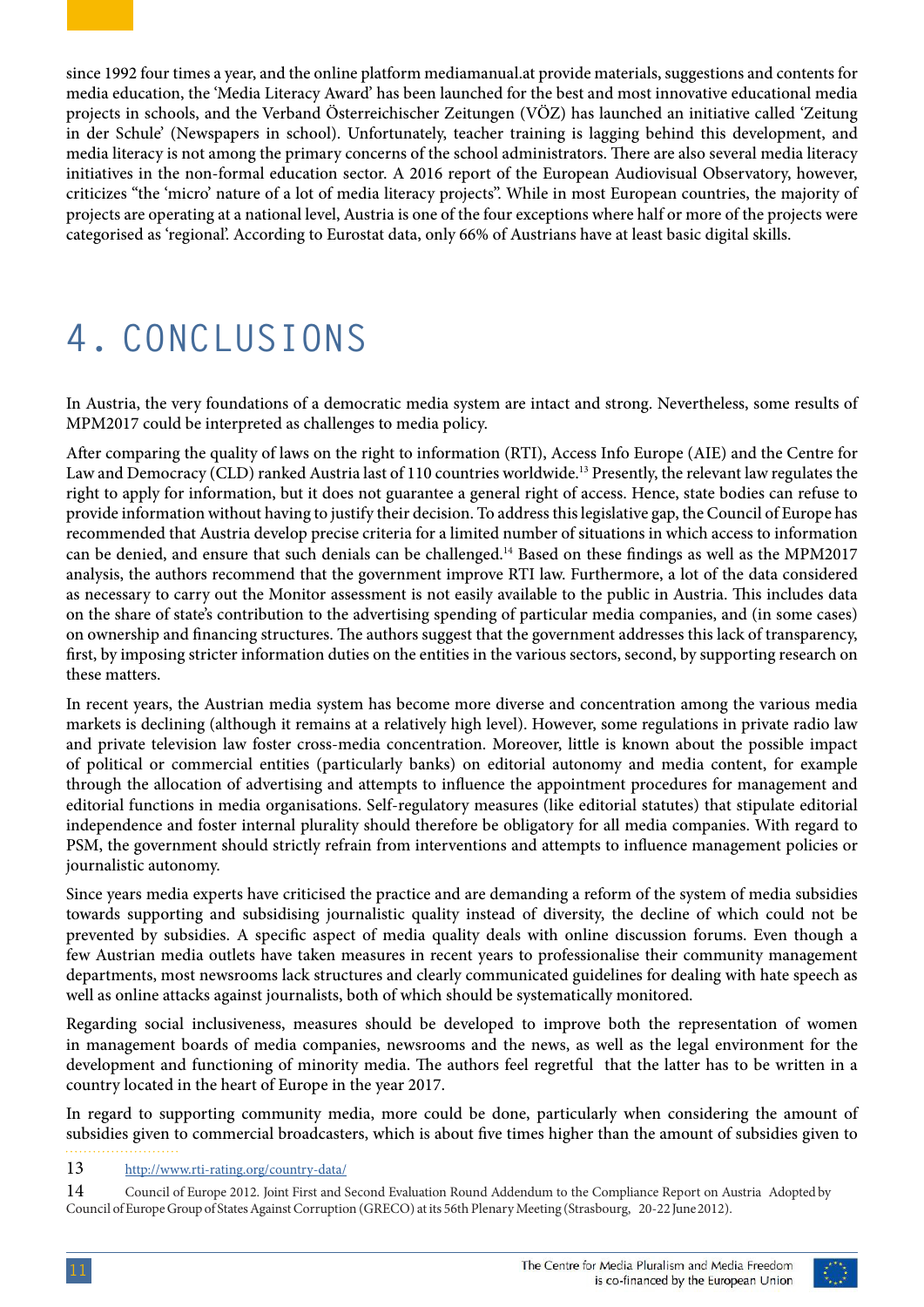community media. More government support is imperative because openness to the idea of community members participating in the creation of media content will be a highly important topic in future media production. In addition to increasing financial support, it seems very important that the authorities fully commit to community media as a media sector of its own, characterized by quality standards that are in accordance with its conceptual conditions. Community media expertise should also be available within the structure of the RTR and KommAustria (both of which are regarded as highly respected authorities because of their independent and quality work).

There are many initiatives that foster media literacy competence among young people (which are mainly sponsored and/or hosted by the Federal Ministry of Education), but a comprehensive governmental strategy is missing. Above all, more comprehensive political efforts are needed to really establish media (and advertising!) literacy as a key component of mandatory school curriculum for all children and schools. More measures are needed to raise awareness towards the role of journalists in news production, to develop and enhance above basic communication skills, particularly in using social media, and to protect children as well as adults from the effects of implicit media (and advertising) messages, which are becoming more important in today's media environment.

#### **First name Last name Position Institution MPM2017 CT Leader (please indicate with X)** Josef Seethaler Dr.; Deputy Director Austrian Academy of Sciences, Institute for Comparative Media and Communication Studies X Maren Beaufort | MA; Junior Scientist | Austrian Academy of Sciences, Institute for Comparative Media and Communication Studies Valentina Dopona BA; Master Student Austrian Academy of Sciences, Institute for Comparative Media and Communication Studies

#### **ANNEXE 1. COUNTRY TEAM**

### **ANNEXE 2. GROUP OF EXPERTS**

The Group of Experts is composed of specialists with a substantial knowledge and experience in the field of media. The role of the Group of Experts was to review especially sensitive/subjective evaluations drafted by the Country Team in order to maximize the objectivity of the replies given, ensuring the accuracy of the final results.

| First<br>name | Last name         | Position  | Institution                                                                    |
|---------------|-------------------|-----------|--------------------------------------------------------------------------------|
| Walter        | Berka             | Prof. Dr. | University of Salzburg                                                         |
| <b>Ilse</b>   | Brandner-Radinger | Dr.       | ORF - Viewers' and Listerners' Council                                         |
| Alfred        | Grinschgl         | Dr.       | Austrian Regulatory Authority for Broadcasting and<br>Telecommunications (RTR) |
| Dieter        | Henrich           | Mag.      | Verband der Regionalmedien Österreichs                                         |
| Daniela       | Kraus             | Dr.       | forum journalismus und medien (fjum)                                           |
| Helga         | Schwarzwald       | Dr.       | <b>Association of Community Radios</b>                                         |
| Christian     | Steininger        | Prof. Dr. | University of Vienna                                                           |